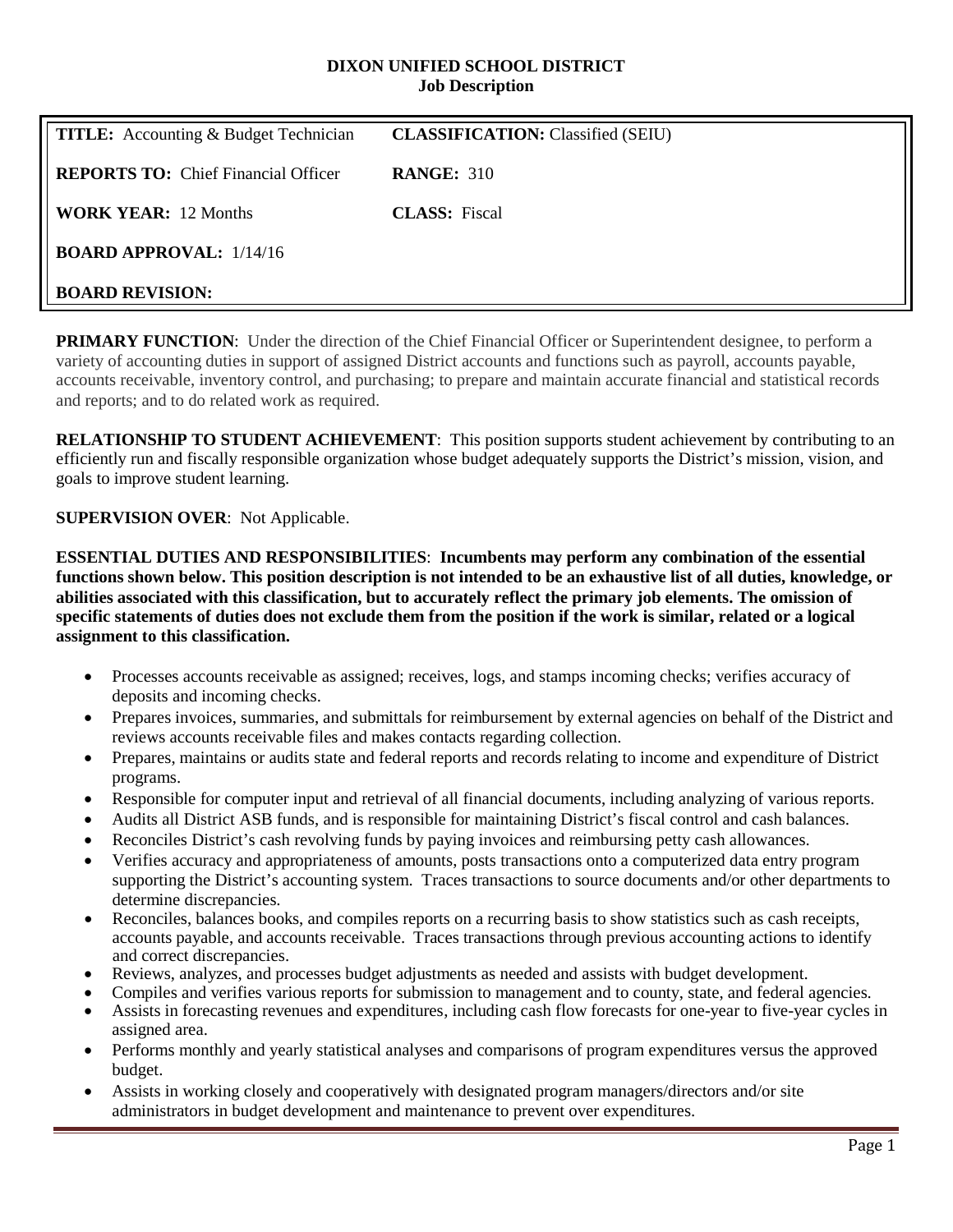- Advises staff on budget issue, including but not limited to, budget revision or reduction in expenditures as necessary.
- Helps perform monthly reconciliation of position control to payroll records to ensure that the District has hired and/or filled approved positions only.
- Develops and maintains computer aided spreadsheets used in the preparation of various financial reports, projections and analyses.
- Maintains all data in an organized manner conducive to prompt and accurate preparation of reports and financial statements.
- Assists with training District staff in Business Office policies, procedures, practices, and computerized systems.
- May assist the CFO and administrative personnel in the performance of their functions and responsibilities.
- Performs a full range of customer service duties related to area of assignment; responds to inquiries in a courteous manner; provides information to the public and staff requiring the use of judgment and the interpretation of policies, rules, and procedures; resolves complaints in an efficient and timely manner.
- Performs a variety of general office support functions including typing, composing correspondence, proofreading, data entry, record keeping, and forms and report generation.
- Cares for, supervises, controls, and protects students in a manner commensurate to assigned duties and responsibilities.
- Completes other reasonable duties as assigned.

# **TRAINING, EDUCATION, AND EXPERIENCE:**

- High school diploma or the equivalent.
- Supplemental courses in bookkeeping and accounting preferred.
- One year of experience as a bookkeeper, account clerk, accountant or equivalent OR an equivalent combination of experience and education from which comparable knowledge, skills, and abilities have been achieved.
- Prior experience working in a public school setting preferred.

# **LICENSES AND OTHER REQUIREMENTS:**

- Fingerprint/criminal justice clearance.
- Possession of a negative TB risk assessment certificate and, if risk factors are identified, a negative TB examination, that is no more than 60 days old and renewable at least once every four years.

## **KNOWLEDGE AND ABILITIES: The following outline of essential knowledge, abilities, and physical requirements is not exhaustive and may be supplemented as necessary in accordance of the job.**

### KNOWLEDGE OF\*:

- Methods and practices of financial record-keeping and reporting, including bookkeeping procedures.
- Computerized accounting systems software and spreadsheet applications.
- Methods and techniques of coding, verifying, balancing, and reconciling accounting records.
- Mathematical principles.
- Education codes, laws, and District policies and procedures related to finance.
- Modern office practices, procedures, and equipment, including computers.
- Correct English usage, composition, grammar, spelling, and punctuation.
- Customer service techniques, practices, and principles.

### ABILITY TO\*:

- Understand and enforce sound accounting practices.
- Perform financial record-keeping and bookkeeping work.
- Perform mathematical calculations with accuracy.
- Operate a computer and modern office equipment.
- Operate computerized accounting systems software and spreadsheet applications.
- Type and enter data at a speed necessary for successful job performance.